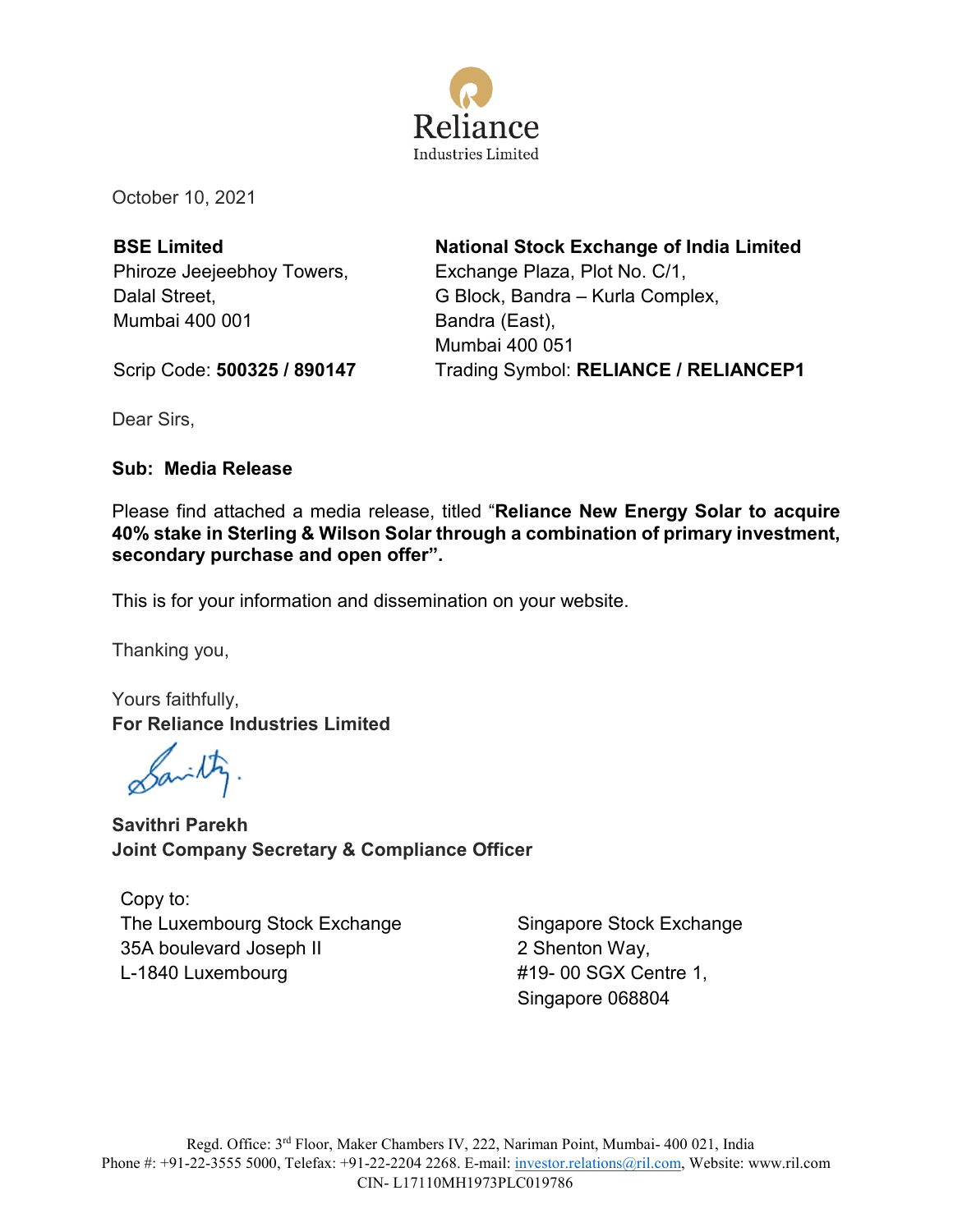

**Reliance New Energy Solar to acquire 40% stake in Sterling & Wilson Solar through a combination of primary investment, secondary purchase and open offer**

**Partnership with one of the largest EPC and O&M solutions providers globally**

### **Will provide further thrust to achieving Reliance's commitment to establish and enable up to 100 GW of solar energy in India by 2030; and become a global player in the renewable industry**

**Mumbai, October 10, 2021: Reliance New Energy Solar Ltd (RNESL),** a wholly-owned subsidiary of **Reliance Industries Ltd (Reliance),** today executed definitive agreements with **Shapoorji Pallonji and Company Private Ltd (SPCPL), Khurshed Daruvala** and **Sterling & Wilson Solar Ltd (SWSL)** to acquire 40.0% stake post-money in SWSL through a series of the following transactions:

- a) Preferential allotment of 2.93 crore equity shares (equivalent to 15.46% post preferential share capital) at a price of Rs. 375.0 per share;
- b) Acquisition of 1.84 crore equity shares by RNESL from SPCPL (equivalent to 9.70% post preferential share capital) at a price of Rs. 375.0 per share;
- c) Public Announcement by RNESL to the public shareholders of SWSL to acquire up to 4.91 crore equity shares of SWSL, representing 25.9% in accordance with SEBI Takeover Regulations; and
- d) RNESL will hold 40.0% of the equity capital of SWSL, consequent to acquisition in the open offer, follow-on acquisition of shares from SPCPL and Khurshed Daruvala, and sell down, if any required.

With 11-plus GW of solar turnkey projects executed globally and more than 5 decades of engineering experience, SWSL is a leading and highly reputed international EPC and O&M service provider in the renewables sector. The company has a 3,000 strong team and presence across 24 countries, and it provides a comprehensive range of solar energy turnkey solutions including design, procurement, construction, project management and operations and management.

Reliance is committed to making India a global leader in green energy based on the latest and most cost-competitive technologies and development capabilities. This partnership with SWSL will provide it access to world-class talent, engineering and project management skills and complement Reliance's proven strengths in digital technology, engineering, and procurement and project execution - all key ingredients required to deliver high quality, costefficient and time-bound implementation of giga-scale green energy capacity, in India and across the world.

9<sup>th</sup> Floor, Nariman Point Internet : www.ril.com

**Registered Office: Corporate Communications** Telephone : (+91 22) 2278 5000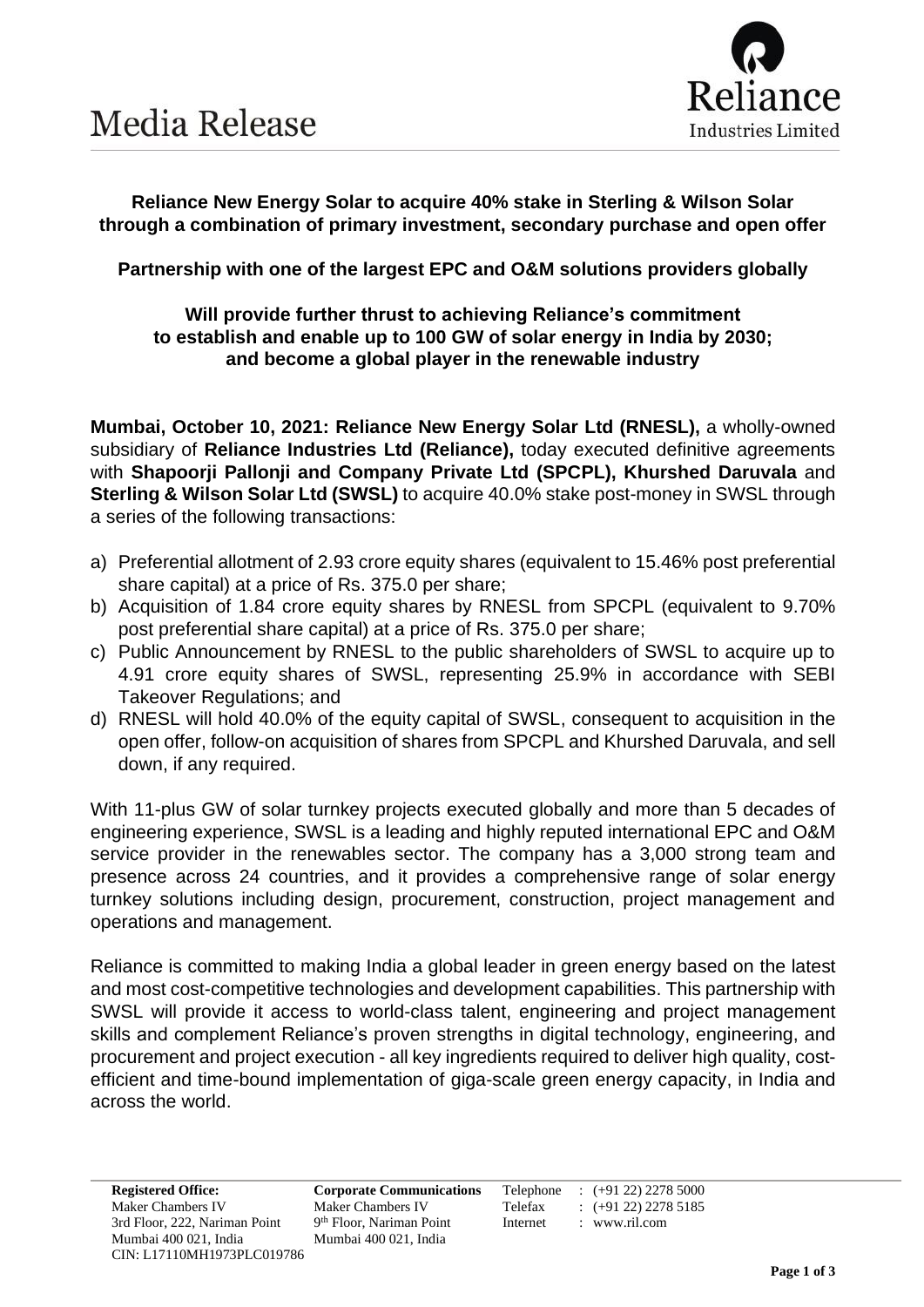# **Media Release**



Combined with Reliance's announced plans to set up four state of art giga factories in Jamnagar, Gujarat, the partnership offers fully integrated product with unrivaled engineering capabilities.

Speaking about the transaction, **Mr Mukesh Ambani, Chairman of Reliance Industries**, said, *"We welcome SWSL as a strategic partner towards building our New Energy platform. SWSL, with its engineering talent, deep domain knowledge, global presence, and experience of executing some of the most complex projects globally, will become an important part of our solar value chain. This will enable us to deliver our comprehensive, end-to-end ecosystem leading to cost-efficient green energy for Indian consumers.*

*We have great respect for Khurshed Daruvala and the world class institution that he has built over the years and look forward to collaborating in making SWSL a global EPC and O&M leader."*

**Mr Shapoor Mistry, Chairman of Shapoorji Pallonji & Co. Pvt. Ltd,** *said: "We are happy to welcome Reliance in Sterling and Wilson Solar Ltd. Through the decades, spanning three generations, the Shapoorji Pallonji group has helped Sterling and Wilson become a global leader in providing turnkey solutions in the energy value chain. SWSL is now well-poised to make a valuable contribution, as the world transitions to a low-carbon economy. I believe this partnership is beneficial to all stakeholders and will greatly contribute to making India a leading green energy powerhouse."*

**Mr Khurshed Daruvala, Chairman of SWSL said**, *"The history of Sterling and Wilson dates to the 1920s. We have come a long way since then and have always stayed true to our core values of delivering high quality engineering solutions to our customers. Along with the Shapoorji Pallonji Group we have made SWSL a global leader in providing turnkey solutions in the energy value chain. Reliance, with its integrated new energy vision, and a commitment to put India on the global green energy map, provides us a great opportunity to further establish SWSL as the leading EPC solutions provider globally. I am sure this partnership will give SWSL new energy and excitement, and we look forward to becoming part of creating history."*

Mr Khurshed Daruvala will continue to be Chairman of the Board and lead the next phase of growth for SWSL.

AZB and K Law acted as legal advisors, Ernst and Young as the accounting and tax diligence advisor and Edelweiss as the financial advisor to Reliance.

DAM Capital acted as financial advisor and Desai & Diwanji acted as legal advisor to SWSL and the selling shareholders.

The transaction is subject to customary regulatory and other approvals and closing conditions.

**Registered Office: Corporate Communications** Telephone : (+91 22) 2278 5000 9<sup>th</sup> Floor, Nariman Point Internet : www.ril.com